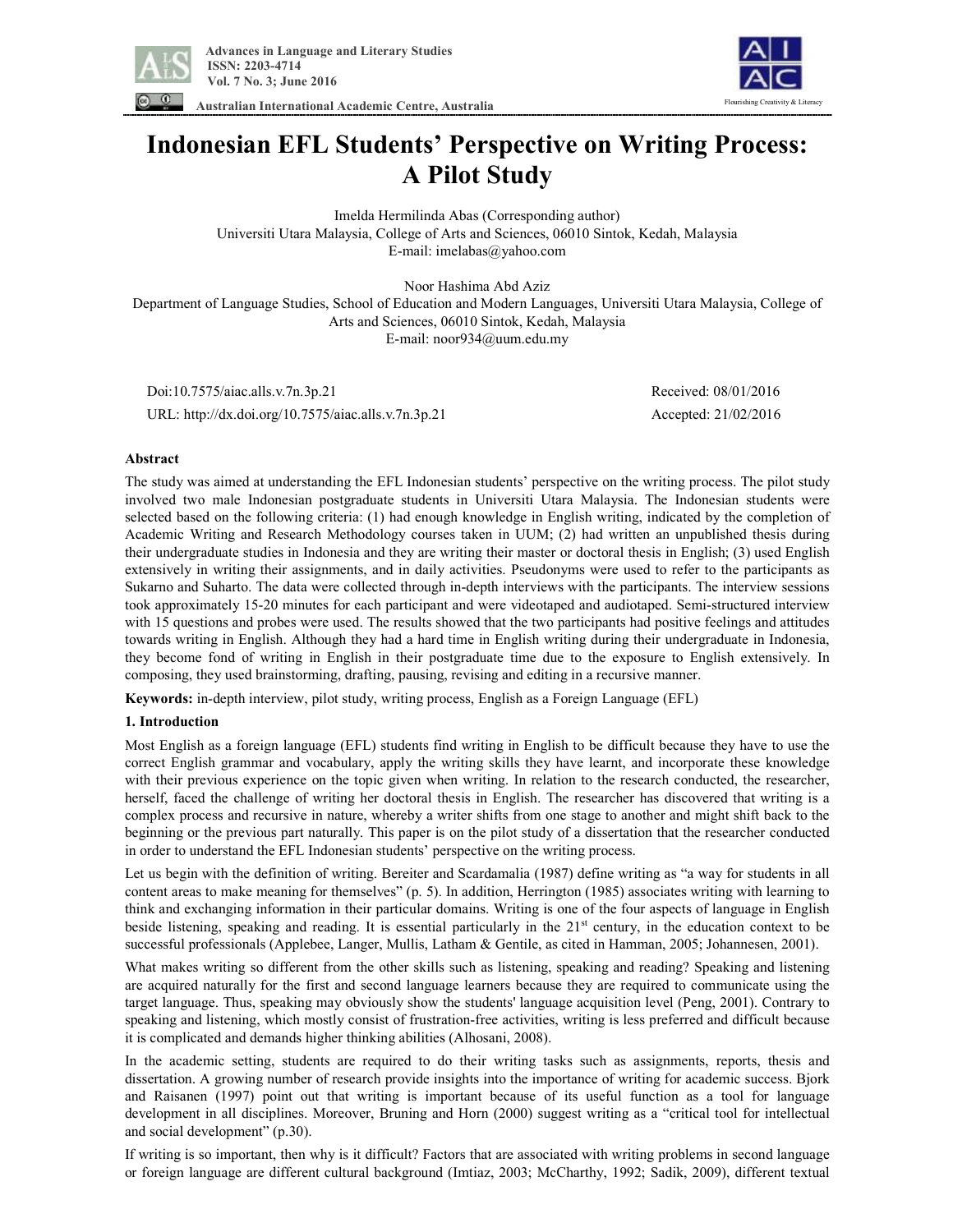patterns (McCharthy, 1992) and types of writing (process and product of second language (L2) writing) such as language competence, first language (L1) writing competence, use of cohesive devices, metacognitive knowledge about writing task, writing strategies and writer's personal characteristics (Angelova, 1999). Some studies on the EFL students in Arab setting (Bacha, 2002; Kharma & Hajjaj, 1997; Rababah, 2003), found that a serious problem in writing hindered the EFL learners' academic progress. They reported that the English language skills in general and writing skill in particular were lacking among the Arab students. Moreover, the teachers were faced with the challenge of developing their students' writing skill because they were not aware of the writing processes, skills and knowledge that are involved in planning, drafting and revising a text.

Similarly, most university students in Indonesia find it difficult to express their ideas in English, particularly in academic writing, despite the fact that they have learnt English since elementary school. A study conducted by Sadik (2009) on Indonesian university students found that pre-writing, planning, drafting, revising and editing were the stages of writing that were taught to the students. However, she discovered that problems in writing were associated with limited knowledge of writing strategies, problem with grammatical structure, and low interest in writing. She also discovered that the students did not realize that writing is time consuming and tedious.

In addition, Mistar, Zuhairi and Parlindungan (2014) conducted a study on secondary school students and found that the students lacked in the knowledge of writing. The students were found to use self-monitoring strategies, and correct their mistakes by reading, rewriting, noticing mistakes and paid a great deal of attention to linguistic aspects of English, which occurred only at the editing phase. Moreover, a study done by Setyono (2014) on the teaching of writing at the high school level, found that the product-based approach of writing instruction was still being practiced in most schools. It was found that the students were not given ample time to write to produce a final product of writing through revising process. It can be assumed from these studies (Mistar et.al., 2014, Sadik, 2009, Setyono, 2014), that the lack of knowledge in writing for most of the Indonesian university students can be associated with their previous education background, limited knowledge of writing, and not given enough time to practice writing. These findings inspired the researcher to explore the writing process from the EFL Indonesian students' perspectives.

#### **2. The Teaching of Writing**

The approaches in English as a second language (ESL) and EFL writing pedagogy have developed from productoriented (i.e. the controlled composition approach and the current-traditional rhetoric approach) to a process-oriented approach. The focus of a product-oriented approach is on the final product of the writing. However, since the 1970s, the teaching of writing has shifted its focus from the written product to a concentration on the writer and the writing process (Silva, 1990; Reid, 1993). Writing process is defined as "a series of operations leading to the solution of a problem. The process begins when a writer consciously or unconsciously starts a topic and is finished when the written piece is published" (Graves, 1983, p. 4).

In early 1982, Berlin introduced a developed model of writing that focuses on the process composing elements, that is, paying more attention to writer, reader, authenticity and language in written text. This model served as a basis in understanding the progress in second language (L2) writing theory. Researchers have adopted the research on the native English speaker's writing process in their ESL research, focusing on how the writers compose and understand writing as a process of discovery and self-expression (Zamel, 1976, 1982). For example, a study on the college students' writing process conducted by Flower and Hayes (1981), discovered that the students' writing process was recursive rather than linear.

Moreover, Silva (1990) asserts that the process approach in L2 writing consists of systematical, persistent and contextual aspects, which include building and applying of knowledge in an encouraging classroom atmosphere for students to complete their writing. Thus, the focus in writing L2 instruction is on the L2 writer, L1 audience, L2 text, L2 writing context, and interaction of these components in different ESL context. This implies that the teaching of L2 writing should be based on a comprehensive concept of L2 writing contribution to the writer, reader, text, and context (Silva, 1990).

In the process approach classroom, the purpose of instructional activities is to allow the students to express themselves fluently, think and organize their ideas before writing and revising drafts. The teachers are encouraged to form collaborative learning such as peer responses and group works, loosen their authority and engage in a less controlling role by allowing the students to select their own topic, and letting them to work at their own pace. Moreover, the sense of audience is also regarded as one of the significant features as the students are encouraged to have their voice in their writing, while simultaneously paying attention to the audience.

In the Indonesia context, the approaches of controlled composition, where learning to write in English is mainly through teacher-directed instructional approach with an emphasis on the students' final writing products, are still practiced at the school and university levels (Ignatius, 1999; Latief, 1990; Sulistyaningsih, 1997). Sadik (2009) argues that "this emphasis should be totally changed to an emphasis on process of writing in the teaching and learning process" (p.127). Generally, the students are taught useful vocabulary, sentence patterns, and how to use conjunctive devices to connect sentences to form a paragraph and connect discourses between paragraphs. Then, they apply such linguistic knowledge to the assigned writing task. The knowledge of rhetorical patterns is introduced through modeled essays/compositions.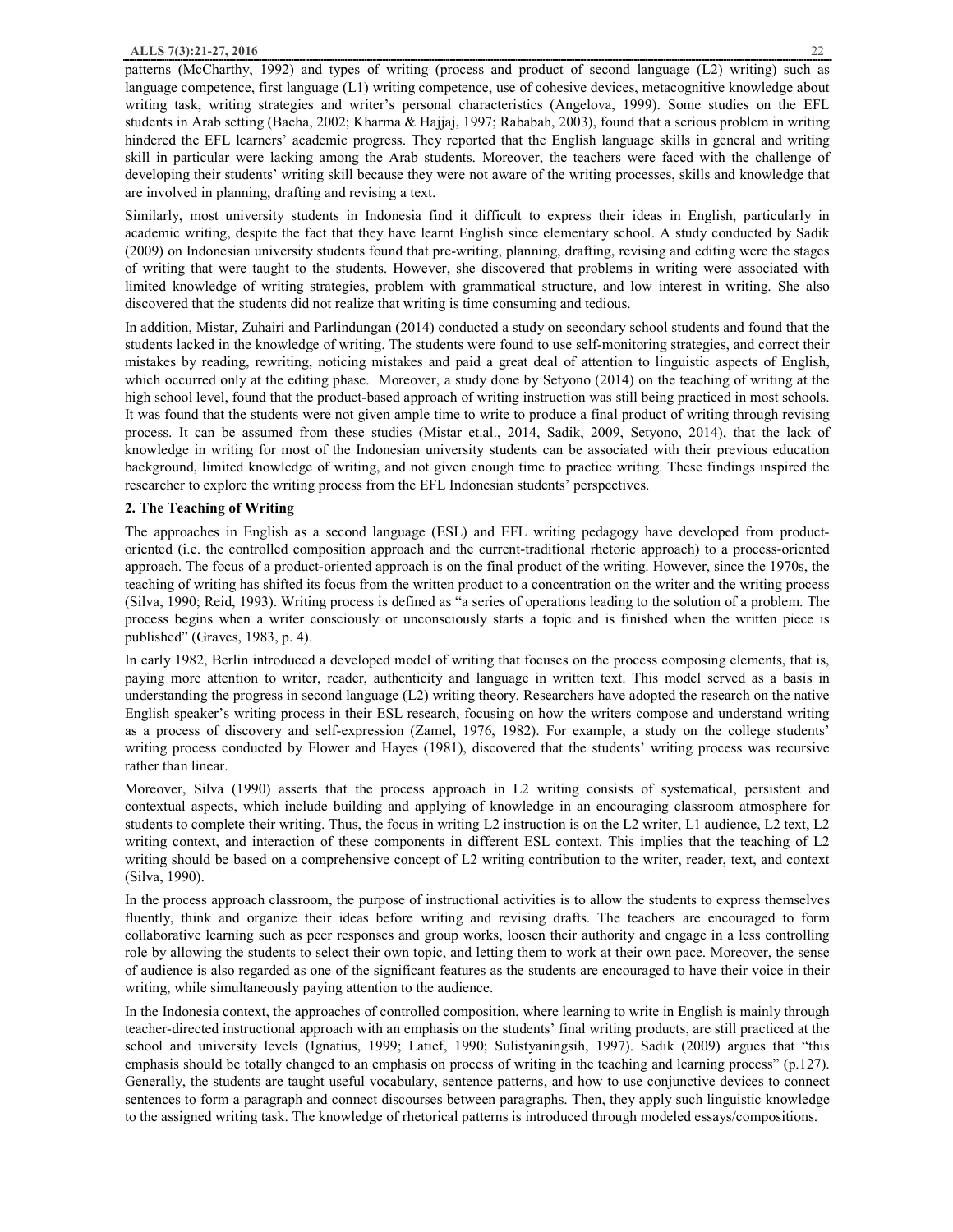#### **3. Methodology**

## *3.1 Participants*

The selection of the participants in a qualitative study is based on non-probability sampling where the researcher selects individuals because "they are available, convenient, and represent some characteristics the investigator seeks to study" (Creswell, 2012, p. 145).

For this pilot study, the researcher employs purposive sampling to select postgraduate students as participants for this study through careful considerations based on the following criteria: (1) they were considered to have enough knowledge in English writing, indicated by the completion of Academic Writing and Research Methodology courses; (2) they had written an unpublished thesis during their undergraduate studies and they are writing their master or doctoral thesis in English as a prerequisite to complete their master or PhD degree; (3) they used English extensively in the class, that is writing their assignments, and in daily activities.

For this pilot study, two male Indonesian, Master and PhD students in UUM, were selected as the participants. Pseudonyms were used to refer to the participants as Sukarno and Suharto. The purpose of using pseudonym was to make the participants feel comfortable in answering the interview questions. The interviews were conducted in English. The participants were able to understand all the questions and the interviews were recorded in order to help the researcher in transcribing the interview. The responses from the participants helped the researcher to find the themes or categories that might emerge in the actual research and to refine the interview questions where necessary. Reasons for conducting the pilot interview were to familiarize the researcher with the interviewing technique and questions, to make sure that the interview questions were clear and understandable, and to create the circumstantial suitability of the situations in getting the participants' responses (Creswell, 2012).

#### *3.2 Data Collection*

The data were collected through in-depth interviews with the two participants. The interview session was conducted face-to-face with each participant. The nature of the in-depth interview was to understand in details about the participants' experiences going through the writing process. The interview session took approximately 15-20 minutes for each participant and was videotaped and audiotaped. Semi-structured interview with 15 questions and probes were used. The interview questions can be seen in the Appendix. The interview questions were adapted from Alhosani (2008).

## *3.3 Data Analysis*

In terms of analyzing the interview data, the researcher followed some steps suggested by Cohen, Manion and Morrison (2007), and adapted some from Alhosani (2008). The steps were: (1) the recorded interviews were transcribed as soon as the researcher finished the interview; (2) the researcher read the interview transcripts carefully, repeatedly, and coded, classified, and categorized the responses to the interview questions; (3) the researcher looked for repetition of words, phrases, and sentences as well as positive or negative reactions to the interview questions or any frustrating aspects of writing a composition; (4) the researcher drew conclusions and verification of data where the data were displayed and interpreted. After applying the above steps, the researcher classified the interview data into three themes: (1) feelings and attitude towards writing; (2) learning experience in writing; and (3) knowledge about the writing process. In analyzing the data, all the recorded interviews were transcribed and crosschecked with the note-taking.

## **4. Findings**

# *4.1 Sukarno*

The first interview was conducted with Sukarno who was a Master student at the College of Arts and Sciences, Universiti Utara Malaysia. He graduated from a private university in Jakarta in 2011.

# 4.1.1 Feelings and Attitudes towards Writing in English.

In responding to the researcher's question regarding his feelings towards writing in English, Sukarno stated that as a master student, he had to write in English almost every day for his assignments, project paper, and other academic purposes. Sukarno claimed that he liked writing in English because he enjoyed constructing the sentences and paragraphs in English, which is an important part of writing. He stated that he preferred to write in English than to write in his mother tongue. However, he was not confident writing in English because he thought that he was not a proficient writer yet.

### 4.1.2 Learning Experience in Writing

In replying to questions related to learning experience, Sukarno stated that he attended some writing classes during his undergraduate study in Indonesia. However, he was not aware about terms such as writing strategies and writing process, because his teacher did not mention or introduce the terms to the students. Sukarno explained that when he was taking the composition class, the teacher taught that writing should consist of introduction, body and conclusion paragraphs. He also learnt that in writing a paragraph, a writer should consider the unity of a paragraph, coherence, and how to link each paragraph. To generate initial ideas, he used brainstorming. He applied these strategies to his writing.

# 4.1.3 Knowledge about the Writing Process

A few interview questions were asked in relation to the knowledge about the writing process category. For instance, when the researcher asked questions on the stages that Sukarno used in writing, he replied that he used brainstorming,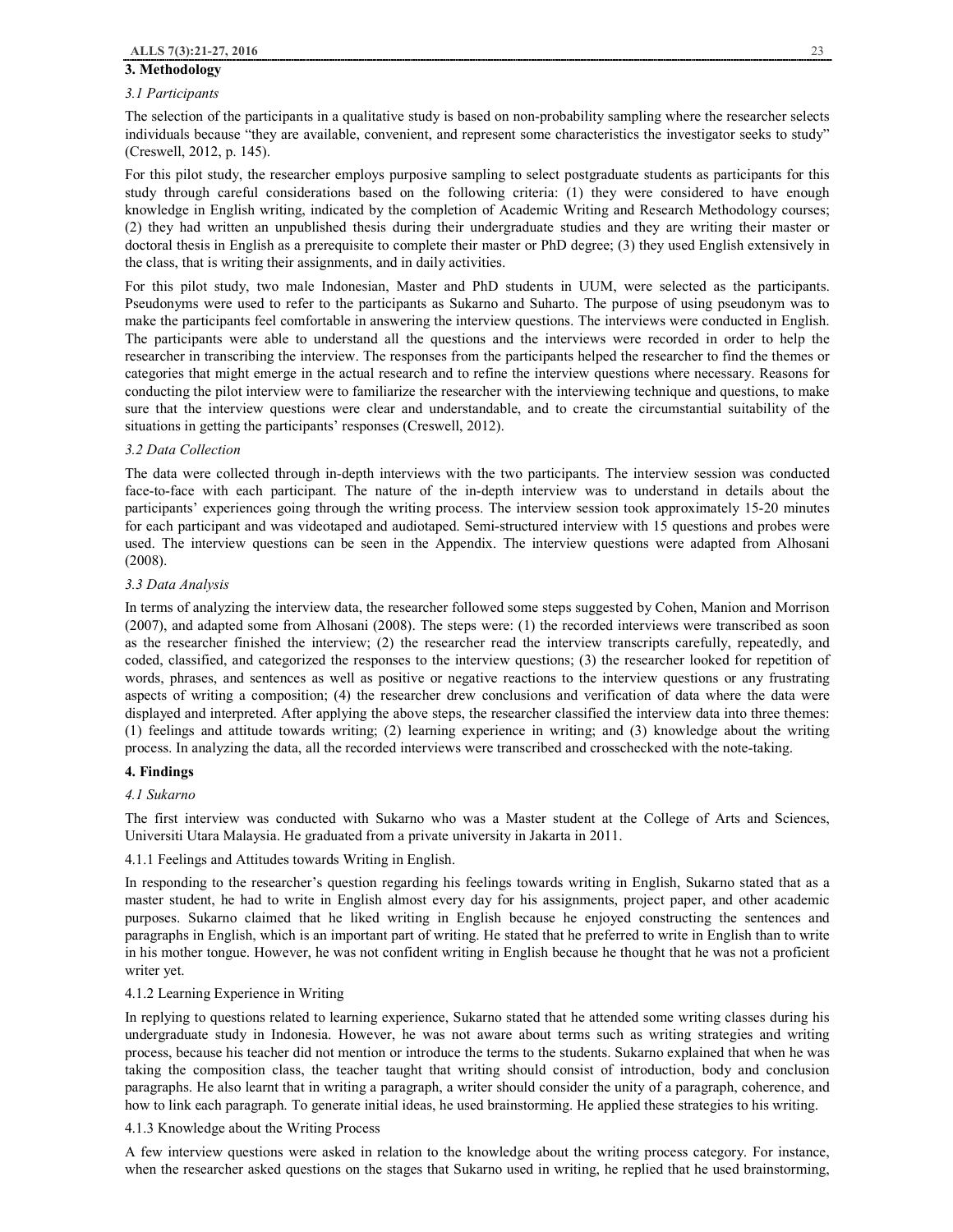building outline of the writing, writing the introduction, body and conclusion paragraphs, revising, editing, and submitting the paper to the teacher. Sukarno further explained that when given a topic to write, he would firstly search for information related to the topic through brainstorm activity, associate or visualize the words with the topic, and only then he would start to write.

While composing the essay, and running out of ideas, he explained that he would pause for a while to read his work and to search for more relevant information to develop his ideas. He would also read his work for editing purpose by looking for errors in grammar and word choice.

After finishing the first draft, Sukarno would go through another pausing stage aimed at editing and revising. Sukarno stated that he would reread the draft thoroughly, word by word, looking for grammar and spelling errors, revising sentences with ambiguity meanings, checking for coherence in ideas, and adding or deleting ideas. He considered these stages as important because his ideas should be written clearly so that the reader could understand what he wanted them to understand from his writing. He also admitted that he wrote drafts, revised, and edited his work for more than one time. When Sukarno was satisfied with his writing, he would hand-in his work and wait for feedback from the teacher. The teacher would correct his writing by giving him feedbacks on the grammar and vocabulary.

## *4.2 Suharto*

The second interview was conducted with Suharto who was a PhD student at the College of Business in Universiti Utara Malaysia. He graduated from a private university in Jakarta in 2011. As a PhD student he had to write in English for his dissertation. He used English in his daily activities.

# 4.2.1 Feelings and Attitudes towards Writing in English

Suharto's responses to the questions regarding his feelings and attitudes towards writing in English and his feelings towards writing in English were positive. Suharto considered English to be important because it was used in his daily activities in UUM and in writing his dissertation. Thus, he preferred to write in English rather than his mother tongue. However, in the past, he was frustrated with his result in the writing component when he sat for International English Language Testing System (IELTS). He obtained 6.5 writing band score out of 9. Although he had already given his 100% effort, he could not achieve his target score. At that time, he thought that writing was very difficult because he did not have enough time to practice English in Indonesia. However, to develop his writing skill, he would mark new words with highlighter while reading and then find the meanings by referring to a dictionary. As a result, when his writing skill has improved, he started to like writing since he is exposed to English in his daily activities.

#### 4.2.2 Learning Experience

Suharto's responses to the questions regarding his learning experience and knowledge on writing were positive. When the researcher asked Suharto about his learning experience in writing in English, he replied that during his undergraduate degree in Indonesia, he was not aware of his writing strategies. However, during his master degree in Indonesia, he learnt English intensively as most of the courses were delivered in English language, and all the assignments were written in English. Thus, his writing improved. He developed his writing through grammar study, for example, the study of collocation and paraphrasing. Nevertheless, he admitted that he was not a skillful writer yet. In the past, Suharto joined an IELTS preparatory class where the teacher taught him how to write by emphasizing on the maximum number of words, the nature of English words (collocation, paraphrasing), and word choice. Most of the activities in the class were related to grammar and strategies on how to develop arguments in writing.

#### 4.2.3 Knowledge about the Writing Process

Suharto's responses to the questions regarding the stages of writing process he used in his composition and when facing problems in writing were positive. When the researcher asked about the stages of writing process that Suharto used in his writing, he replied that firstly, for example, writing about a company, he would follow the timeline or the history of the company. Next, he would write about it narratively. Then, he would reread what he had written to check the flow and to make any necessary changes.

When Suharto was given a topic to write, he would brainstorm for keywords and search relevant information on the topic to present his ideas. Then, he would start writing immediately. Most of the information he gathered from the internet. He added that it was important for him to get information on the topic before making his stand.

When running out of ideas, Suharto would pause, take a break for a while and discuss his difficulties with his colleagues or friends to get some fresh ideas. The pausing stage also occurred with editing and revising purposes. The editing and revising stages were done more than once by rereading and checking for errors in grammar, punctuation, and word choice. Before handing-in his writing, Suharto would edit it by printing out the written text, read it carefully, word for word, to make sure that the draft was error free. The teacher mostly corrected his writing in the grammar part.

## **5. Discussion**

From the pilot interviews, the researcher found that the Indonesian participants were able to understand the interview questions clearly. When answering the interview questions, they used English language. Both participants used English in Universiti Utara Malaysia because they had to communicate with many international students there. They used English in their daily activities and in their writing for academic purposes.

Sukarno and Suharto had positive feelings and attitudes towards writing in English and their experiences in writing in English. Sukarno and Suharto had attended some writing classes during their undergraduate and master studies.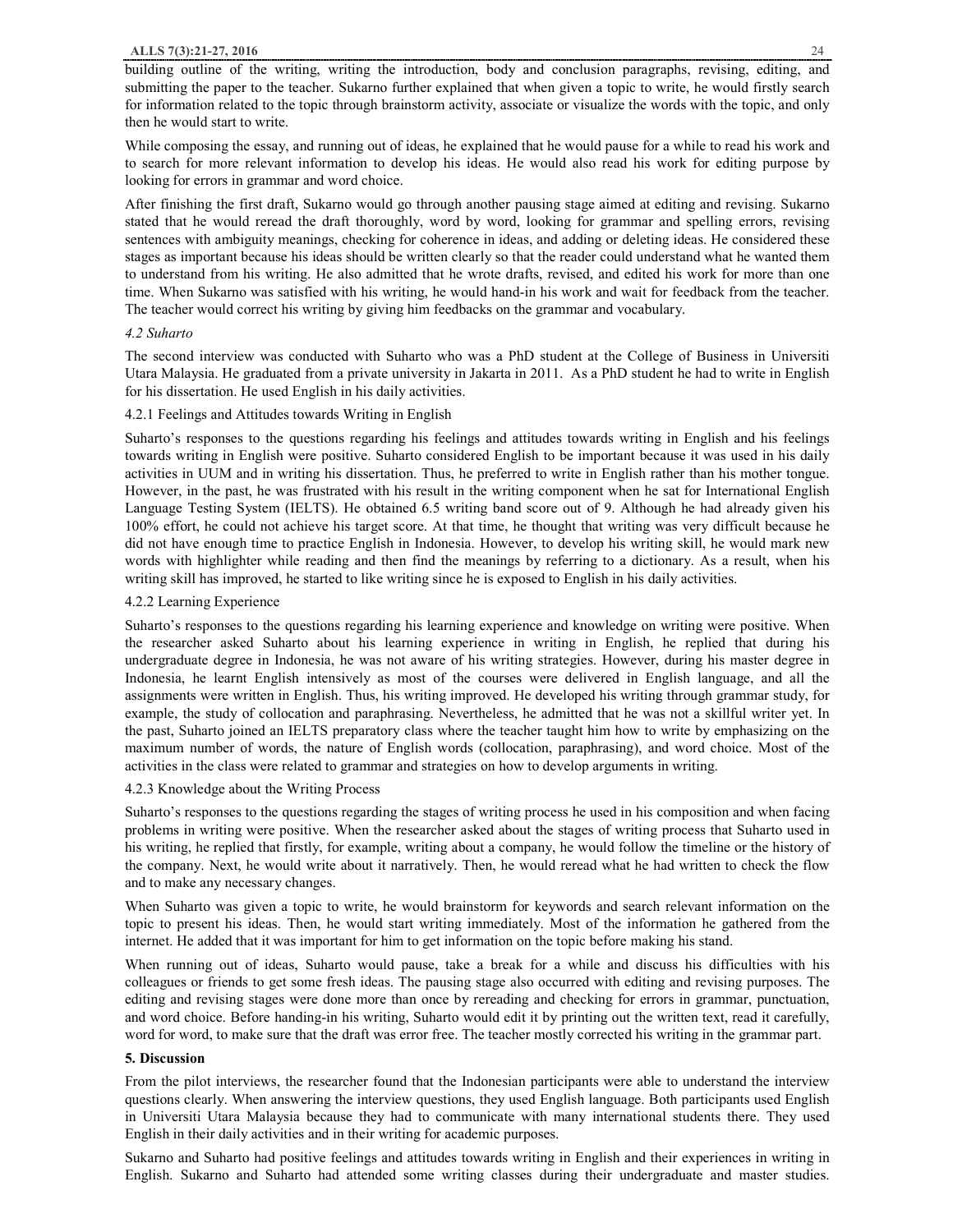However, their teachers did not mention or introduce the terms of writing process to them. Their teachers only explained that writing should consist of introduction, body and conclusion paragraphs and that in writing a paragraph, a writer should consider about the unity of a paragraph, coherence, and how to link each paragraph. In addition, when the participants were taking master or PhD degree in UUM, they started to like writing in English. For them, writing was fun and enjoyable because writing involves grammar, building the words into sentences and into paragraphs. Both considered writing in English as important because they wrote their assignments, papers or dissertation in English. The two participants used English in their daily activities because they needed to communicate with international students in UUM. Thus, they both had the opportunity to practice English, in spoken and written form. Therefore, it is important to note that the connection between environment and the opportunity to practice English is important for second language learners. This can be linked to the Affective Filter Hypothesis (Krashen, 1994) and Universal Grammar Hypothesis (Chomsky, 1986), where the exposure to the target language and the environment where the language is practiced are essential parts for second language learning.

In terms of the participants' knowledge about the writing process, they used brainstorming, drafting, pausing, revising and editing in a recursive order. However, each stage had different purpose. For instance, Sukarno used brainstorming to find information related to the topic and by associating or visualizing the brainstormed words that he found related to the topic. The pausing stage aimed at finding more relevant information to develop his ideas and for editing and revising purposes. He paused when he ran out of ideas, and read carefully, word by word, what he had written by looking for errors in grammar and searching for the correct words to use, revising sentences with ambiguity meanings, and checking for coherence in ideas. Although each participant went through each stage with a different purpose, it could signify how the writing process develops in general. This implies that "students revise as they draft, they plan as they edit; and so forth" (Williams, 2003, p. 120). Moreover, Williams (2003) suggests that all writers experience these processes to some extent, however, what may work for one writer, might not work for another.

Suharto used brainstorming to find some relevant information from the internet and to understand the ideas and the problems. The pausing stage occurred with some purposes: (1) to discuss his difficulties in writing with his colleagues or friends to get more ideas; (2) to edit and revise by rereading and checking for errors in grammar, punctuation, and word choice. The result of the pilot study can be associated with Alhosani's (2008) study where she found that the writing process approach was identified as a useful method for ESL students, regardless of their English proficiency to improve their writing skills. The findings of this pilot study can also be linked to Flower and Hayes's (1981) findings where the writing process (planning, translating, reviewing) that the students used was recursive as they were writing.

#### **6. Conclusion**

This study explored the writing process from the perception of two male EFL Indonesian students studying in UUM. The selection of the participants was based on purposive sampling and some characteristics, such as: (1) they were assumed to be good in writing in English indicated by the fulfillment of academic writing and research methodology courses; (2) had written an unpublished thesis during their undergraduate in Indonesia, and were doing a master or doctoral thesis in English in UUM. Pseudonyms were used to refer to the participants as Sukarno and Suharto.

The data of this pilot study were collected through in-depth interviews with the two participants. The in-depth interview was used to understand in details about the participants' experience, in this case, the process of applying the writing process. In analyzing the data, all the recorded interviews were transcribed. The interview sessions took approximately 15-20 minutes for each participant and were videotaped. In analyzing the interview transcripts, the researcher classified the interview data into three categories: (1) feelings and attitude towards writing; (2) learning experience in writing; and (3) knowledge about writing process.

The results showed that both Sukarno and Suharto had positive feelings and attitudes towards writing in English. The learning experiences of both participants were varied. During their undergraduate studies, both participants attended some writing classes. However, they were not aware of the writing strategies and writing process because their teacher did not mention or introduce the terms to them. Regarding the writing process they used in composing, both participants used brainstorming, drafting, pausing, revising and editing in recursive order.

## **References**

Alhosani, N.M. (2008). *Utilizing the writing process approach with English as a second language writers: A case study of five fifth grade of ESL Arab students* (Doctoral dissertation). Retrieved from ProQuest Dissertation and Thesis. (3341499).

Angelova, M. (1999). An Exploratory Study of Factors Affecting the Process and Product of Writing in English as a *Foreign Language.* Buffalo, NY: State University of New York.

Bacha, N. N. (2002). Developing learners' academic writing skills in higher education: A study for educational reform. *Language & Education*, 16(3), 161-177. DOI**:** 10.1080/09500780208666826

Bereiter, C., & Scardamalia, M. (1987). *The psychology of written composition*. Hillsdale, NJ: Lawrence Erlbaum.

Bjork, L., & Raisanen, C. (1997). *Academic writing: A university writing course*. Lund, Sweden: Studentlitteratur.

Bruning, R., & Horn, C. (2000). Developing motivation to write. *Educational psychologist*, 35(1), 25-37. DOI: 10.1207/S15326985EP3501\_4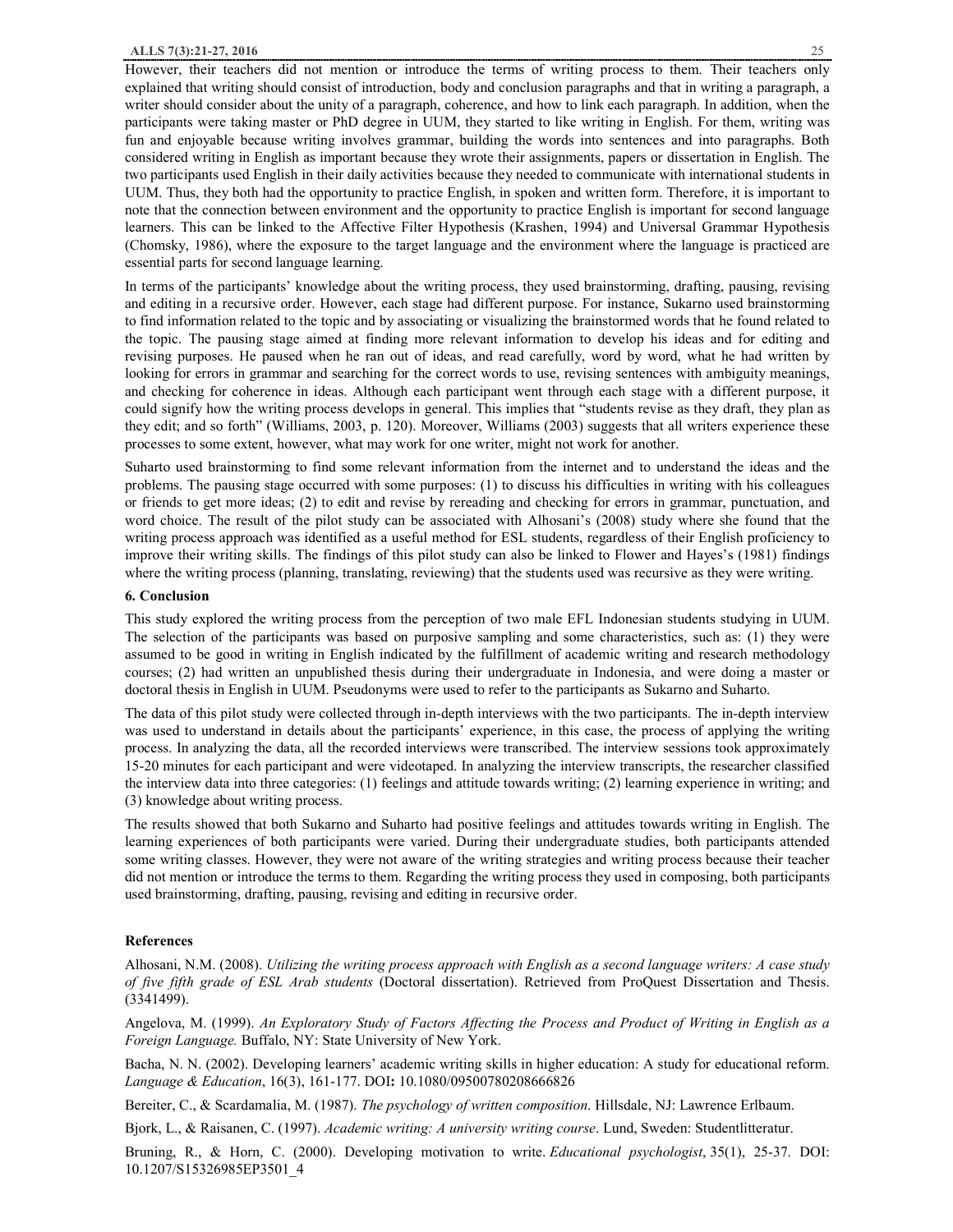Chomsky, N. (1986). *Barriers*. *Linguistic Inquiry Monograph Thirteen.* Cambridge: M.I.T. Press.

Cohen, L., Manion, L., & Morrison, K. (2007). *Research method in education*. UK: Routledge.

Creswell, J. W. (2012). *Educational research: Planning, conducting and evaluating quantitative and qualitative research* (4<sup>th</sup> Ed.). Boston, M.A : Pearson Education Inc.

Flower, L. S., & Hayes, J. R. (1981). A cognitive process theory of writing. *College Composition and Communication, 32*, 365–387. DOI: 10.2307/356600

Hamman, L. (2005). Self-regulation in academic writing tasks. *International Journal of Teaching and Learning in Higher Education, 17*(1), 15-26. Retrieved from http://www.isetl.org/ijtlhe/pdf/IJTLHE14.pdf

Herrington, A. J. (1985). Writing in academic settings: A study of the contexts for writing in two college chemical engineering courses. *Research in the Teaching of English*, 331-361. Retrieved from http://www.jstor.org/stable/40171066

Ignatius, H. (1999). *English academic writing features by Indonesian learners of English* (Unpublished Doctoral Dissertation). Graduate Program of State University of Malang, Indonesia.

Imtiaz, S. (2003). Cognitive processes in writing: Exploring the strategies used by second and foreign language learners of English [monograph]. *Language in India, 3* (4 April, 2003). Retrieved from http:// languageinindia.com /april2003/cognitivewriting.html

Johannesen, L.R. (2001). Teaching thinking and writing for a new century. *English Journal, 90*, 38-46. DOI: 10.2307/822054

Kharma, N., & Hajjaj, A. (1997). *Errors in English among Arabic speaker.* Beirut: Librairie du Liban.

Krashen, S.D. (1994). Bilingual education and second language acquisition theory. In Bilingual Education Office (Ed.) *Schooling and language-minority students: A theoretical framework* (2nd ed., pp. 47-75). Los Angeles, CA: California State University. Evaluation Dissemination and Assessment Center.

Latief, M. A. (1990). Assessment of English writing skills for students of English as a foreign language at the Institute *of Teacher Training and Education IKIP Malang, Indonesia* (Doctoral dissertation, University of Iowa). Retrieved from: ProQuest Dissertation and Thesis.

McCharthy, M. (1992). *Discourse analysis for language teacher*. Cambridge, UK: Cambridge University Press.

Mistar, J., Zuhairi, A., and Parlindungan, F. (2014). Strategies of learning English writing skill by Indonesian senior high school students. *Arab World English Journal, Vol. 5*(1), 290-303. Retrieved from http://eds.a.ebscohost.com/95382057

Peng, G. (2011). *On the effectiveness of writing strategies in promoting 13-15 years old Chinese ESL learners' writing ability* (Doctoral dissertation). Kristianstad University, Sweden.

Rababah, G. (2003). Communication problems facing Arab learners of English: A personal perspective. *TEFL Web Journal, 2*(1), 15-30. Retrieved from http://files.eric.ed.gov/fulltext/ED473079.pdf

Reid, J. M. (1993). *Teaching ESL writing*. Englewood Cliffs, NJ: Regents/Prentice Hall.

Sadik, A. (2009). *Cognitive and metacognitive writing strategies and their relations to writing performance of EFL learners* (Unpublished Doctoral Dissertation). Universitas Hasanuddin Makassar, Indonesia.

Setyono, B. (2014). Approaches in teaching writing designed by high school English teachers in Indonesia. *International Journal of Sciences: Basic and Applied Research, Vol. 14*(1), 477-494. Retrieved from http://gssrr.org/index.php?journal=JournalOfBasicAndApplied

Silva, T. (1990). Second language composition instruction: developments, issues, and directions in ESL. In B. Kroll (Ed.), *Second language writing: Research insights for the classroom* (pp. 11-23). Cambridge, U.K.; New York: Cambridge University Press.

Sulistyaningsih. (1997). A descriptive *study* on rhetoric in students' expository essay (Unpublished Master thesis). State University of Malang, Indonesia.

Zamel, V. (1976). Teaching composition in the ESL classroom: What we can learn from research in the teaching of English. *TESOL Quarterly, 10,* 67-76. DOI: 10.2307/3585940

Zamel, V. (1982). Writing: The process of discovering meaning. *TESOL Quarterly*, *16*(2), 195-209. DOI: 10.2307/3586792